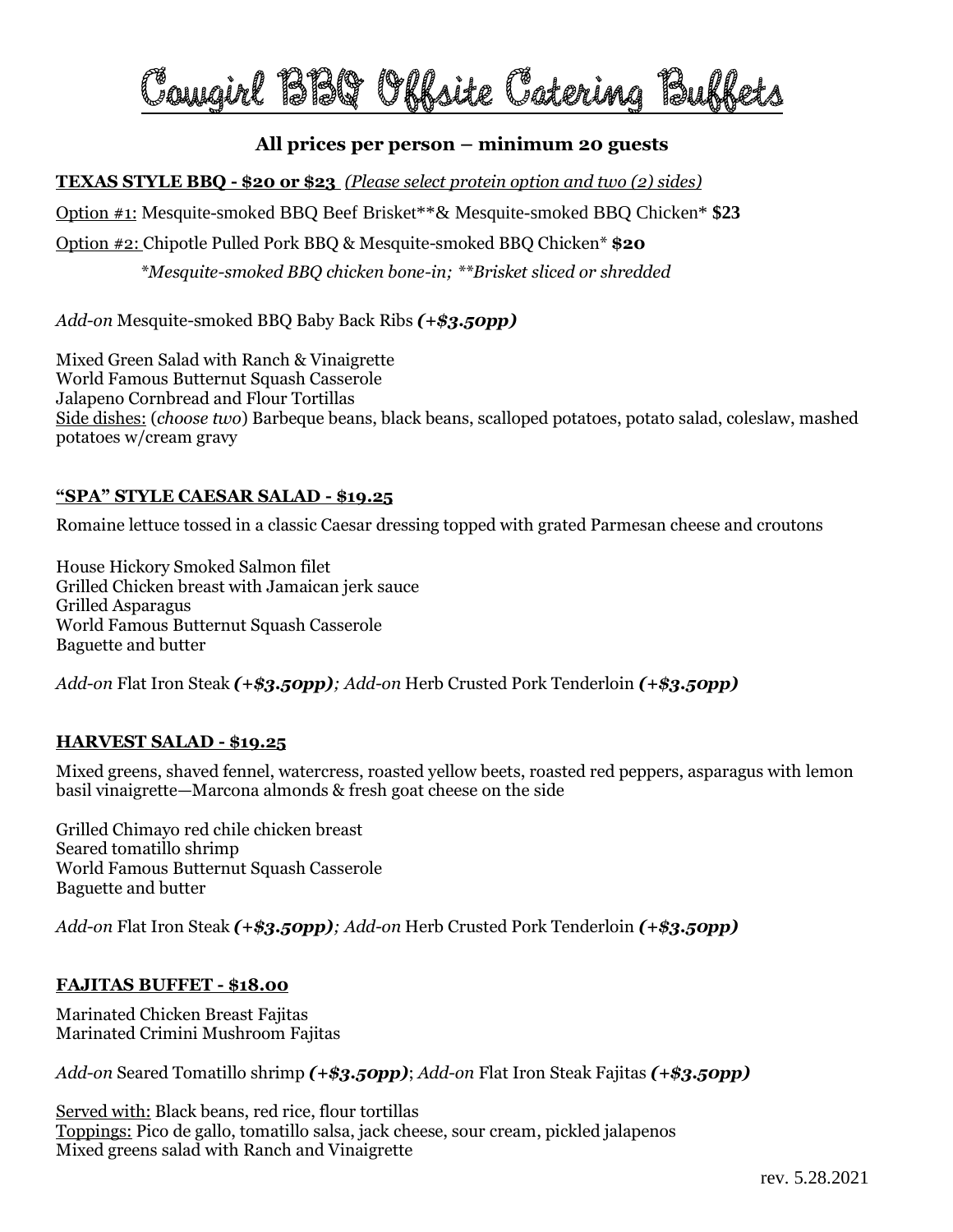## **SOFT TACO BAR - \$19.25** *(Please choose two (2) proteins\*)*

\*Grilled Chicken Breast \*Chipotle Pulled Pork \*Grilled Salmon Fingers \*Chicken Molé \*S \*Sweet Potato, Spinach, Crimini Mushroom w/Chopped Hazelnuts \*\* \*Sustainably Caught Blackened Cod w/Caramelized Onions

#### *Add-on* Tomatillo Shrimp *(+\$3.50pp); Add*-*on* Beef Carnitas *(+\$3.50pp)*

Served with: Black beans, red rice, calabacitas, corn tortillas, Toppings: Pico de gallo, grated jack cheese, lemon cabbage, sour cream, pickled jalapenos, diablo salsa, lime wedge, chopped fresh cilantro Mixed Green Salad with Ranch & Vinaigrette

#### **NEW MEXICAN COMIDAS - \$18.00** *(choose two ( 2) entrees\*)*

\*Green Chile Chicken Enchilada Casserole \*Red Chile Pork Enchilada Casserole \*Chiles Rellenos—beer battered and stuffed with jack cheese topped with red & green chile

Served with: Black beans, red rice, calabacitas, flour tortillas Toppings: Sour cream, extra red chile, extra green chile Mixed Green Salad with Ranch & Vinaigrette

#### **FRITO PIE BAR \$14.00**

Smoked Brisket & Ground Beef Tex-Mex Chili Vegetarian Tex-Mex Chili (w/kidney beans, garbanzo beans, corn, carrots, red bell peppers)

Served with: Bags of Fritos & Jalapeno Cornbread Toppings: Cheddar Cheese, Sour Cream, Fresh Jalapenos, Diced Red Onion Mixed Green Salad w/Ranch Dressing & Balsamic Vinaigrette

#### **PECOS PICNIC \$18.00** *(choose two (2) \*entrees)*

\*Carne Adovada (braised red chile pork) \*Chipotle Pulled Pork \*Seared Chimayo Chicken Breast w/Poblano Peppers & Onions

#### *Add-on* Beef Carnitas *(+\$3.50pp)*

Mixed Greens Salad w/Citrus Vinaigrette Green Chile Veggie Enchilada Casserole Served with: Black beans, red rice, corn tortillas, jalapeno cornbread Toppings: Lemon cabbage, Monterey Jack cheese, chipotle aioli, pickled jalapenos, honey butter, extra green chile sauce